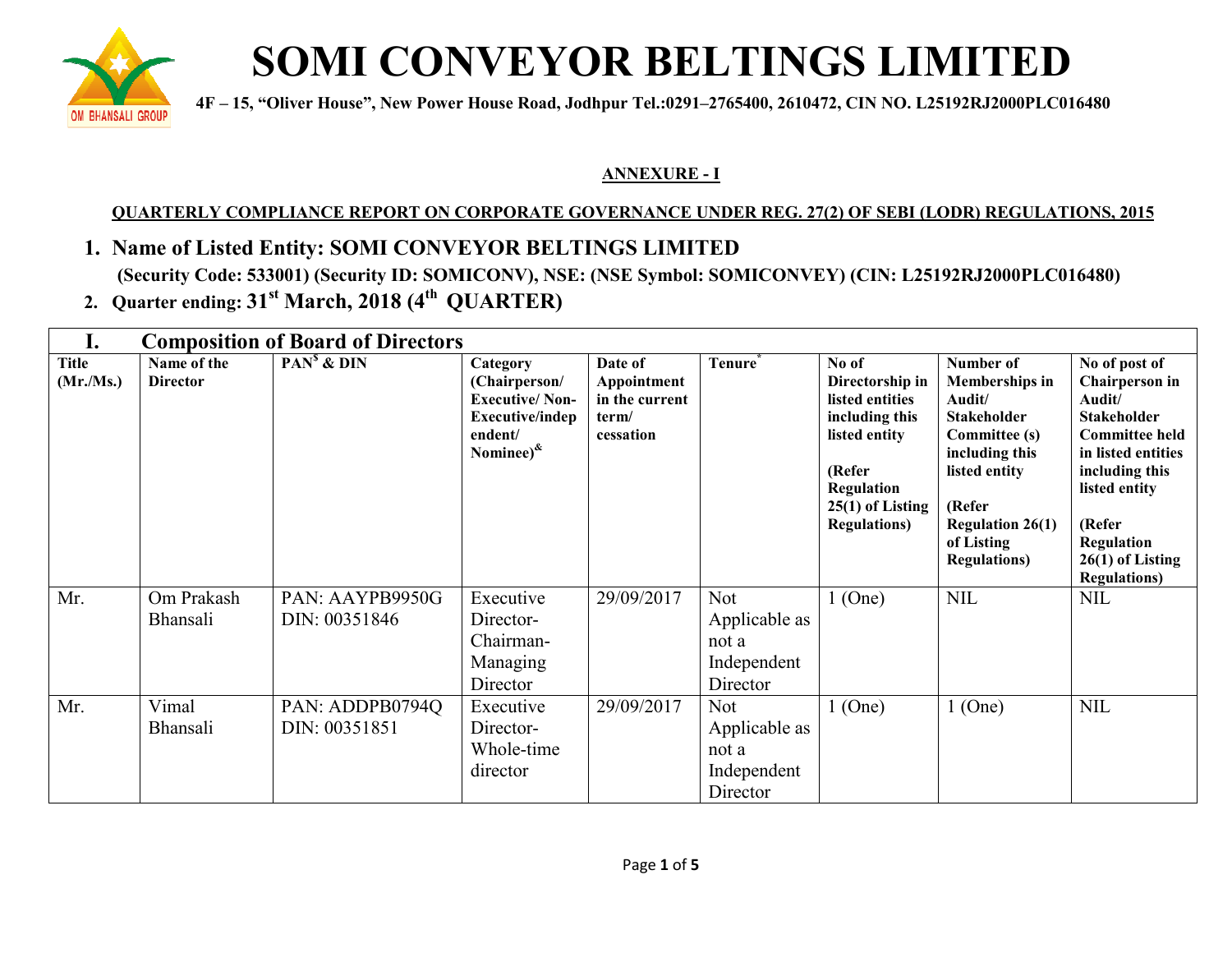| Mr.                                                                                                                                                                                                                                                                                                                                                                                                                                                                                                                  | Gaurav<br>Bhansali           | PAN: ADDPB0795R<br>DIN: 00351860 | Executive<br>Director-<br>Whole-time<br>director               | 29/09/2017 | <b>Not</b><br>Applicable as<br>not a<br>Independent<br>Director | $1$ (One) | $1$ (One)  | <b>NIL</b> |
|----------------------------------------------------------------------------------------------------------------------------------------------------------------------------------------------------------------------------------------------------------------------------------------------------------------------------------------------------------------------------------------------------------------------------------------------------------------------------------------------------------------------|------------------------------|----------------------------------|----------------------------------------------------------------|------------|-----------------------------------------------------------------|-----------|------------|------------|
| Mr.                                                                                                                                                                                                                                                                                                                                                                                                                                                                                                                  | Mahendra<br>Kumar<br>Rakecha | PAN: ABBPR6748N<br>DIN: 00648532 | Independent<br>Director-Non<br>Executive<br>Director           | 30/09/2015 | 11 Years 6<br>Months                                            | $1$ (One) | $2$ (Two)  | $1$ (One)  |
| Mr.                                                                                                                                                                                                                                                                                                                                                                                                                                                                                                                  | Yogesh<br>Maheshwari         | PAN: AAQPM6696N<br>DIN: 01202089 | Independent<br>Director-Non<br>Executive<br>Director           | 30/09/2015 | 11 Years 2<br>Months and<br>21 Days                             | $1$ (One) | <b>NIL</b> | <b>NIL</b> |
| Mr.                                                                                                                                                                                                                                                                                                                                                                                                                                                                                                                  | Sharad<br>Gyanmal<br>Nahata  | PAN: ACIPN2323F<br>DIN: 06814502 | Independent<br>Director-Non<br>Executive<br>Director           | 30/09/2014 | 4 Years 1<br>Month and<br>16 Days                               | $1$ (One) | $2$ (Two)  | $1$ (One)  |
| Ms.                                                                                                                                                                                                                                                                                                                                                                                                                                                                                                                  | Surbhi Rathi                 | PAN: ARIPR4034N<br>DIN: 07115169 | Women-<br>Independent<br>Director-Non<br>Executive<br>Director | 30/09/2015 | 3 Years and<br>3 days                                           | $1$ (One) | <b>NIL</b> | <b>NIL</b> |
| <sup>\$</sup> PAN number of any director would not be displayed on the website of Stock Exchange<br><sup>&amp;</sup> Category of directors means executive/non-executive/independent/Nominee. if a director fits into more than one category write all categories<br>separating them with hyphen<br>to be filed only for Independent Director. Tenure would mean total period from which Independent director is serving on Board of directors of the<br>listed entity in continuity without any cooling off period. |                              |                                  |                                                                |            |                                                                 |           |            |            |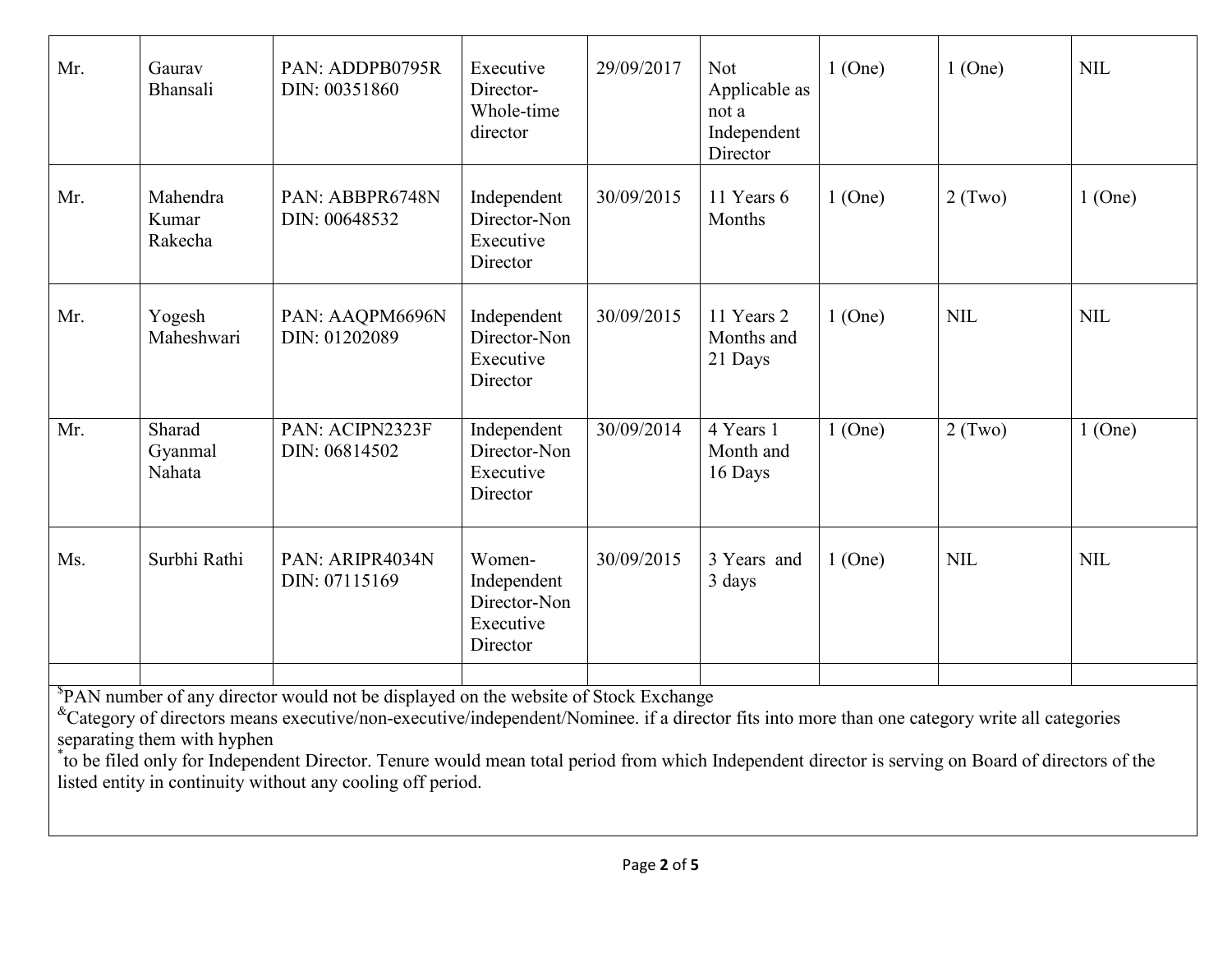| II.<br><b>Composition of Committees</b>                                                                                                                                                      |                                                                     |                                                             |  |  |  |
|----------------------------------------------------------------------------------------------------------------------------------------------------------------------------------------------|---------------------------------------------------------------------|-------------------------------------------------------------|--|--|--|
| <b>Name of Committee</b>                                                                                                                                                                     | <b>Name of Committee members</b>                                    | <b>Category (Chairperson/Executive/Non</b>                  |  |  |  |
|                                                                                                                                                                                              |                                                                     | Executive/Independent/Nominee) <sup>S</sup>                 |  |  |  |
| 1. Audit Committee                                                                                                                                                                           | 1. Mahendra Kumar Rakecha                                           | Chairman- Independent Director-Non-Executive Director       |  |  |  |
|                                                                                                                                                                                              | 2. Gauray Bhansali                                                  | <b>Executive Director- Whole Time Director</b>              |  |  |  |
|                                                                                                                                                                                              | 3. Sharad Gyanmal Nahata                                            | Independent Director- Non-Executive Director                |  |  |  |
| 2. Nomination $&$<br><b>Remuneration Committee</b>                                                                                                                                           | 1. Yogesh Maheshwari                                                | Chairman-Independent Director-Non Executive Director        |  |  |  |
|                                                                                                                                                                                              | 2. Mahendra Kumar Rakecha                                           | Independent Director-Non-Executive Director                 |  |  |  |
|                                                                                                                                                                                              | 3. Sharad Gyanmal Nahata                                            | Independent Director-Non-Executive Director                 |  |  |  |
| 3. Risk Management<br>Committee (if applicable)                                                                                                                                              | N.A.                                                                | N.A.                                                        |  |  |  |
| <b>Stakeholders Relationship</b><br>4.<br>Committee                                                                                                                                          | 1. Sharad Gyanmal Nahata                                            | Chairman- Independent Director- Non Executive Director      |  |  |  |
|                                                                                                                                                                                              | Independent Director-Non-Executive Director                         |                                                             |  |  |  |
|                                                                                                                                                                                              | 3. Vimal Bhansali<br><b>Executive Director- Whole Time Director</b> |                                                             |  |  |  |
| <sup>&amp;</sup> Category of directors means executive/non executive/independent/nominee. if a director fits into more than one category write all categories<br>separating them with hyphen |                                                                     |                                                             |  |  |  |
|                                                                                                                                                                                              |                                                                     |                                                             |  |  |  |
| III.<br><b>Meeting of Board of Directors</b>                                                                                                                                                 |                                                                     |                                                             |  |  |  |
| Date(s) of Meeting (if any)<br>Date(s) of Meeting (if any) in the relevant                                                                                                                   |                                                                     | Maximum gap between any two consecutive (in number of days) |  |  |  |
| in the previous quarter                                                                                                                                                                      | quarter                                                             |                                                             |  |  |  |
| 14 <sup>th</sup> February, 2018<br>14 <sup>th</sup> November, 2017                                                                                                                           |                                                                     | 91 Days                                                     |  |  |  |
|                                                                                                                                                                                              |                                                                     |                                                             |  |  |  |
|                                                                                                                                                                                              |                                                                     |                                                             |  |  |  |
|                                                                                                                                                                                              |                                                                     |                                                             |  |  |  |
| IV.<br><b>Meeting of Committees (Audit Committee Only)</b>                                                                                                                                   |                                                                     |                                                             |  |  |  |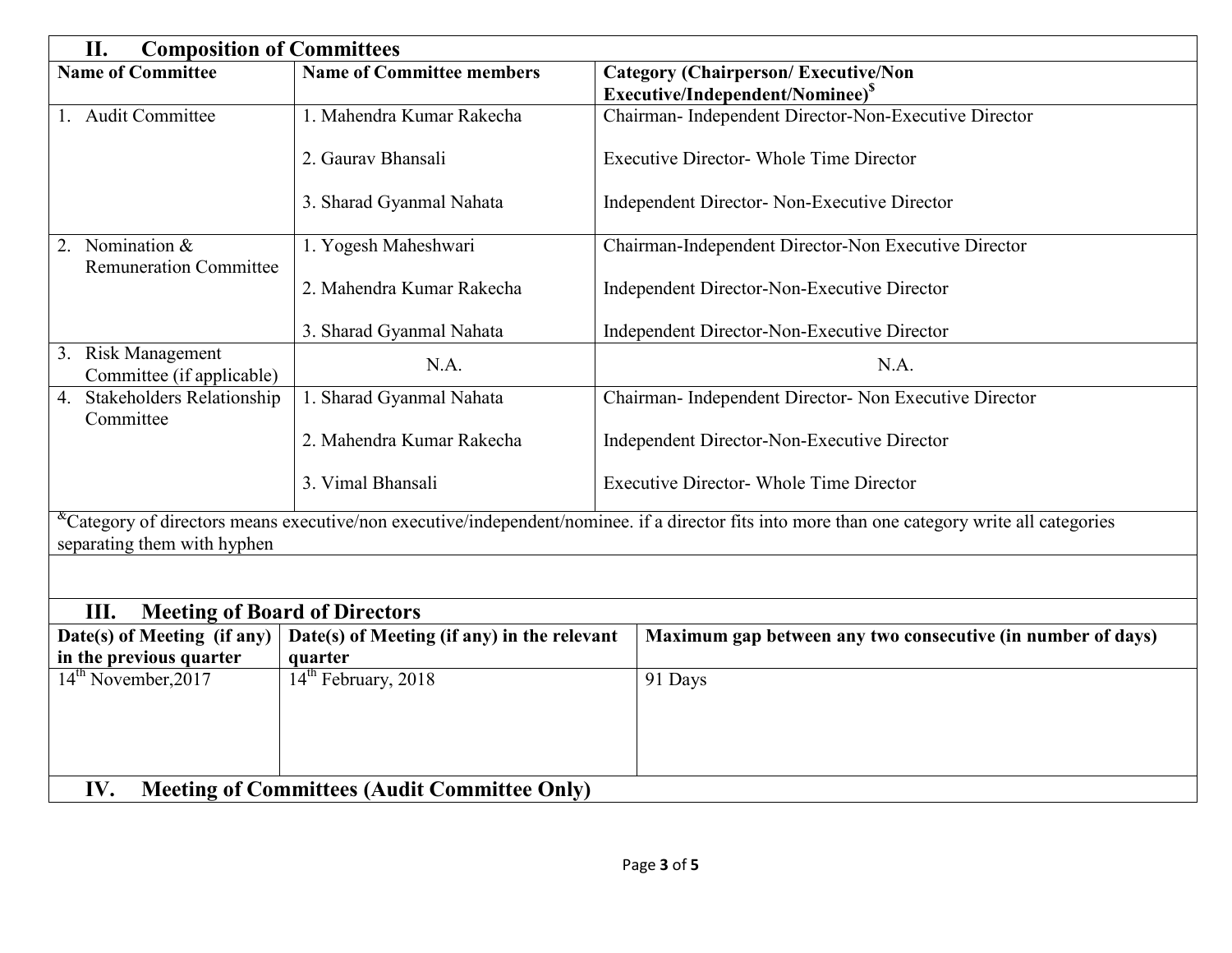| Date(s) of meeting of the<br>Audit committee in the<br>relevant quarter                                                                                                                                                                                                                                                                                                                                                                                                                                                                                                                                                                                  | Whether<br>requirement of<br><b>Quorum</b> met<br>(details)                                                                         | Date(s) of meeting of<br>the committee in the<br>previous quarter | Maximum gap between any two consecutive meetings in number<br>of days |  |  |  |
|----------------------------------------------------------------------------------------------------------------------------------------------------------------------------------------------------------------------------------------------------------------------------------------------------------------------------------------------------------------------------------------------------------------------------------------------------------------------------------------------------------------------------------------------------------------------------------------------------------------------------------------------------------|-------------------------------------------------------------------------------------------------------------------------------------|-------------------------------------------------------------------|-----------------------------------------------------------------------|--|--|--|
| $14th$ February, 2018                                                                                                                                                                                                                                                                                                                                                                                                                                                                                                                                                                                                                                    | Yes, All the Three<br>Members were<br>present                                                                                       | $14th$ November, 2017                                             | 91 Days                                                               |  |  |  |
|                                                                                                                                                                                                                                                                                                                                                                                                                                                                                                                                                                                                                                                          | This information has to be mandatorily be given for audit committee, for rest of the committees giving this information is optional |                                                                   |                                                                       |  |  |  |
| V.<br><b>Related Party Transactions</b>                                                                                                                                                                                                                                                                                                                                                                                                                                                                                                                                                                                                                  |                                                                                                                                     |                                                                   |                                                                       |  |  |  |
| <b>Subject</b>                                                                                                                                                                                                                                                                                                                                                                                                                                                                                                                                                                                                                                           |                                                                                                                                     |                                                                   | <b>Compliance status (Yes/No/NA)</b> refer note below                 |  |  |  |
| Whether prior approval of audit committee obtained                                                                                                                                                                                                                                                                                                                                                                                                                                                                                                                                                                                                       |                                                                                                                                     | N.A.                                                              |                                                                       |  |  |  |
| Whether shareholder approval obtained for material<br><b>RPT</b>                                                                                                                                                                                                                                                                                                                                                                                                                                                                                                                                                                                         |                                                                                                                                     | N.A.                                                              |                                                                       |  |  |  |
| Whether details of RPT entered into pursuant to                                                                                                                                                                                                                                                                                                                                                                                                                                                                                                                                                                                                          |                                                                                                                                     |                                                                   |                                                                       |  |  |  |
| omnibus approval have been reviewed by Audit<br>Committee                                                                                                                                                                                                                                                                                                                                                                                                                                                                                                                                                                                                |                                                                                                                                     | N.A.                                                              |                                                                       |  |  |  |
| <b>Note</b>                                                                                                                                                                                                                                                                                                                                                                                                                                                                                                                                                                                                                                              |                                                                                                                                     |                                                                   |                                                                       |  |  |  |
| In the column "Compliance Status", compliance or non-compliance may be indicated by Yes/No/N.A. For example, if the Board has been<br>composed in accordance with the requirements of Listing Regulations, "Yes" may be indicated. Similarly, in case the Listed Entity has no related<br>party transactions, the words "N.A." may be indicated.<br>If status is "No" details of non-compliance may be given here.                                                                                                                                                                                                                                       |                                                                                                                                     |                                                                   |                                                                       |  |  |  |
| <b>Affirmations</b><br>VI.                                                                                                                                                                                                                                                                                                                                                                                                                                                                                                                                                                                                                               |                                                                                                                                     |                                                                   |                                                                       |  |  |  |
| 1. The composition of Board of Directors is in terms of SEBI (Listing obligations and disclosure requirements) Regulations, 2015: YES<br>The composition of the following committees is in terms of SEBI (Listing obligations and disclosure requirements) Regulations, 2015.<br>2.<br>a. Audit Committee: YES<br>Nomination & remuneration committee: YES<br>Stakeholders relationship committee: YES<br>d. Risk management committee (applicable to the top 100 listed entities) (NOT APPLICABLE)<br>3. The committee members have been made aware of their powers, role and responsibilities as specified in SEBI (Listing obligations and disclosure |                                                                                                                                     |                                                                   |                                                                       |  |  |  |
| requirements) Regulations, 2015 : YES                                                                                                                                                                                                                                                                                                                                                                                                                                                                                                                                                                                                                    |                                                                                                                                     |                                                                   |                                                                       |  |  |  |
| The meetings of the board of directors and the above committees have been conducted in the manner as specified in SEBI (Listing obligations and<br>4.                                                                                                                                                                                                                                                                                                                                                                                                                                                                                                    |                                                                                                                                     |                                                                   |                                                                       |  |  |  |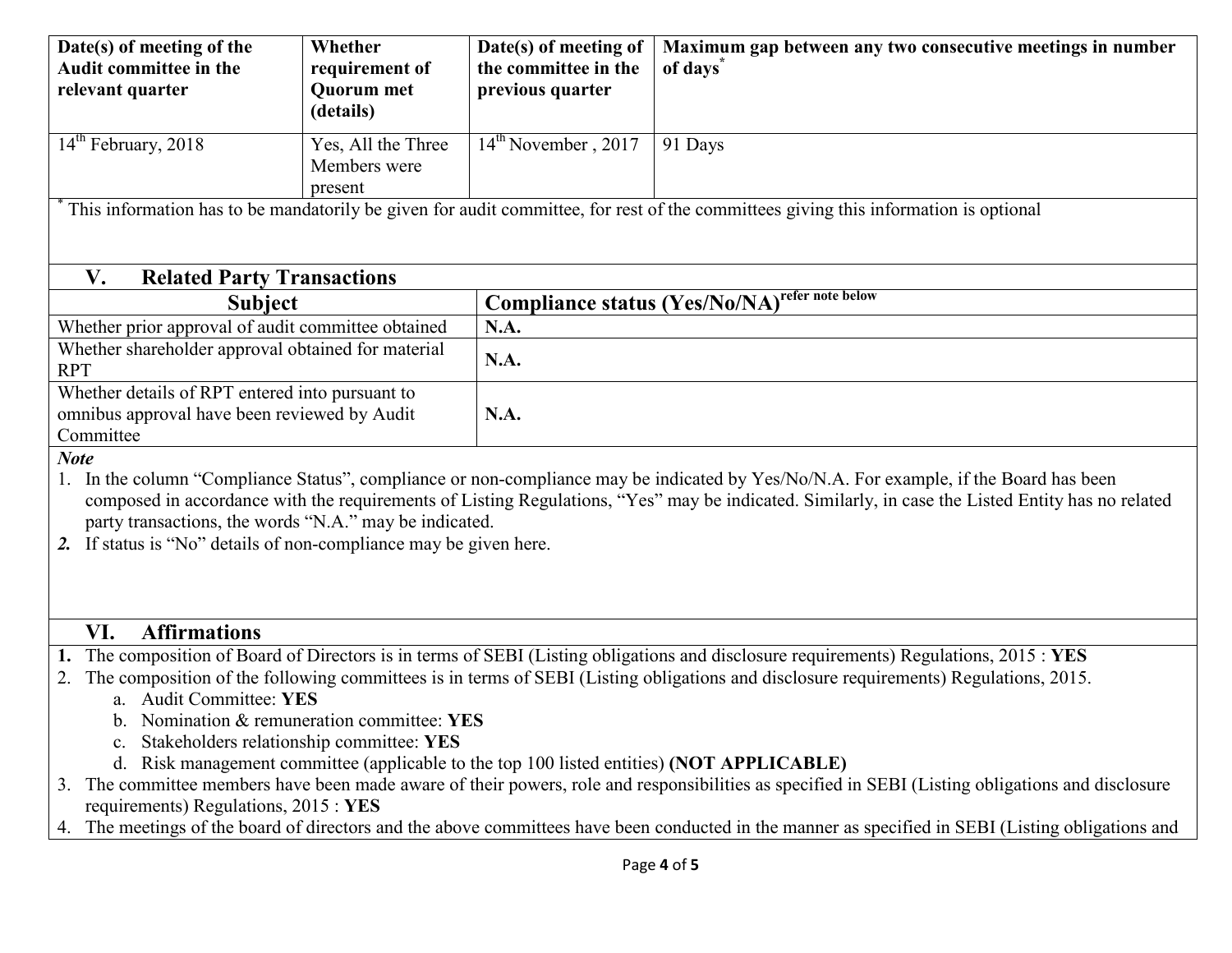disclosure requirements) Regulations, 2015 : **YES**

5. a. This report and/or the report submitted in the previous quarter has been placed before Board of Directors: YES

e. b. Any comments/observations/advice of Board of Directors may be mentioned here : **(NOT APPLICABLE)** 

**Om Prakash Bhansali** 

**(Managing Director) For Somi Conveyor Beltings Limited Date: 09/04/2018** 

Note:

Information at Table I and II above need to be necessarily given in 1st quarter of each financial year. However if there is no change of information in subsequent quarter (s) of that financial year, this information may not given by Listed entity and instead a statement "same as previous quarter" may be given.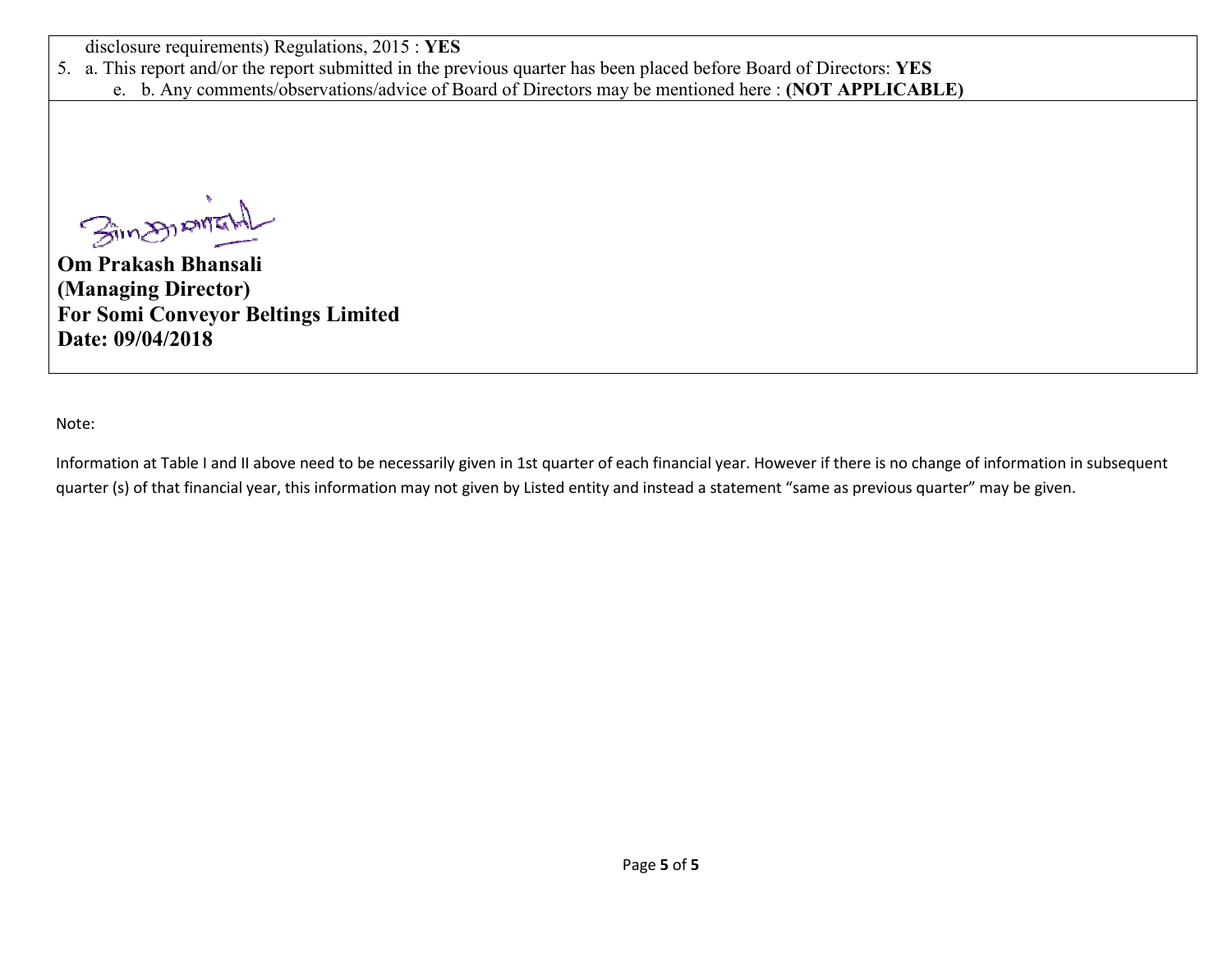

# **SOMI CONVEYOR BELTINGS LIMITED**

**SALI GROUP** 4F – 15, "Oliver House", New Power House Road, Jodhpur Tel.:0291–2765400, 2610472, CIN NO. L25192RJ2000PLC016480

## **ANNEXURE – II**

| I. Disclosure on website in terms of Listing Regulations                 |                                                       |                             |  |  |  |
|--------------------------------------------------------------------------|-------------------------------------------------------|-----------------------------|--|--|--|
| <b>Item</b>                                                              | <b>Compliance status (Yes/No/NA)</b> refer note below |                             |  |  |  |
| Details of business                                                      | Yes                                                   |                             |  |  |  |
| Terms and conditions of appointment of independent directors             | Yes                                                   |                             |  |  |  |
| Composition of various committees of board of directors                  | Yes                                                   |                             |  |  |  |
| Code of conduct of board of directors and senior management personnel    | Yes                                                   |                             |  |  |  |
| Details of establishment of vigil mechanism/ Whistle Blower policy       | Yes                                                   |                             |  |  |  |
| Criteria of making payments to non-executive directors                   | Yes                                                   |                             |  |  |  |
| Policy on dealing with related party transactions                        | Yes                                                   |                             |  |  |  |
| Policy for determining 'material' subsidiaries                           | <b>NA</b>                                             |                             |  |  |  |
| Details of familiarization programmes imparted to independent            | Yes                                                   |                             |  |  |  |
| directors                                                                |                                                       |                             |  |  |  |
| Contact information of the designated officials of the listed entity who | Yes                                                   |                             |  |  |  |
| are responsible for assisting and handling investor grievances           |                                                       |                             |  |  |  |
| email address for grievance redressal and other relevant details         | Yes                                                   |                             |  |  |  |
| Financial results                                                        | Yes                                                   |                             |  |  |  |
| Shareholding pattern                                                     | Yes                                                   |                             |  |  |  |
| Details of agreements entered into with the media companies and/or       | <b>NA</b>                                             |                             |  |  |  |
| their associates                                                         |                                                       |                             |  |  |  |
| New name and the old name of the listed entity                           | Yes                                                   |                             |  |  |  |
| <b>II Annual Affirmations</b>                                            |                                                       |                             |  |  |  |
| <b>Particulars</b>                                                       | <b>Regulation Number</b>                              | <b>Compliance status</b>    |  |  |  |
|                                                                          |                                                       | (Yes/No/NA)refer note below |  |  |  |
| Independent director(s) have been appointed in terms of specified        | 16(1)(b) & 25(6)                                      | Yes                         |  |  |  |
| criteria of 'independence' and/or 'eligibility'                          |                                                       |                             |  |  |  |
| Board composition                                                        | 17(1)                                                 | Yes                         |  |  |  |
| Meeting of Board of directors                                            | 17(2)                                                 | Yes                         |  |  |  |
| <b>Review of Compliance Reports</b>                                      | 17(3)                                                 | Yes                         |  |  |  |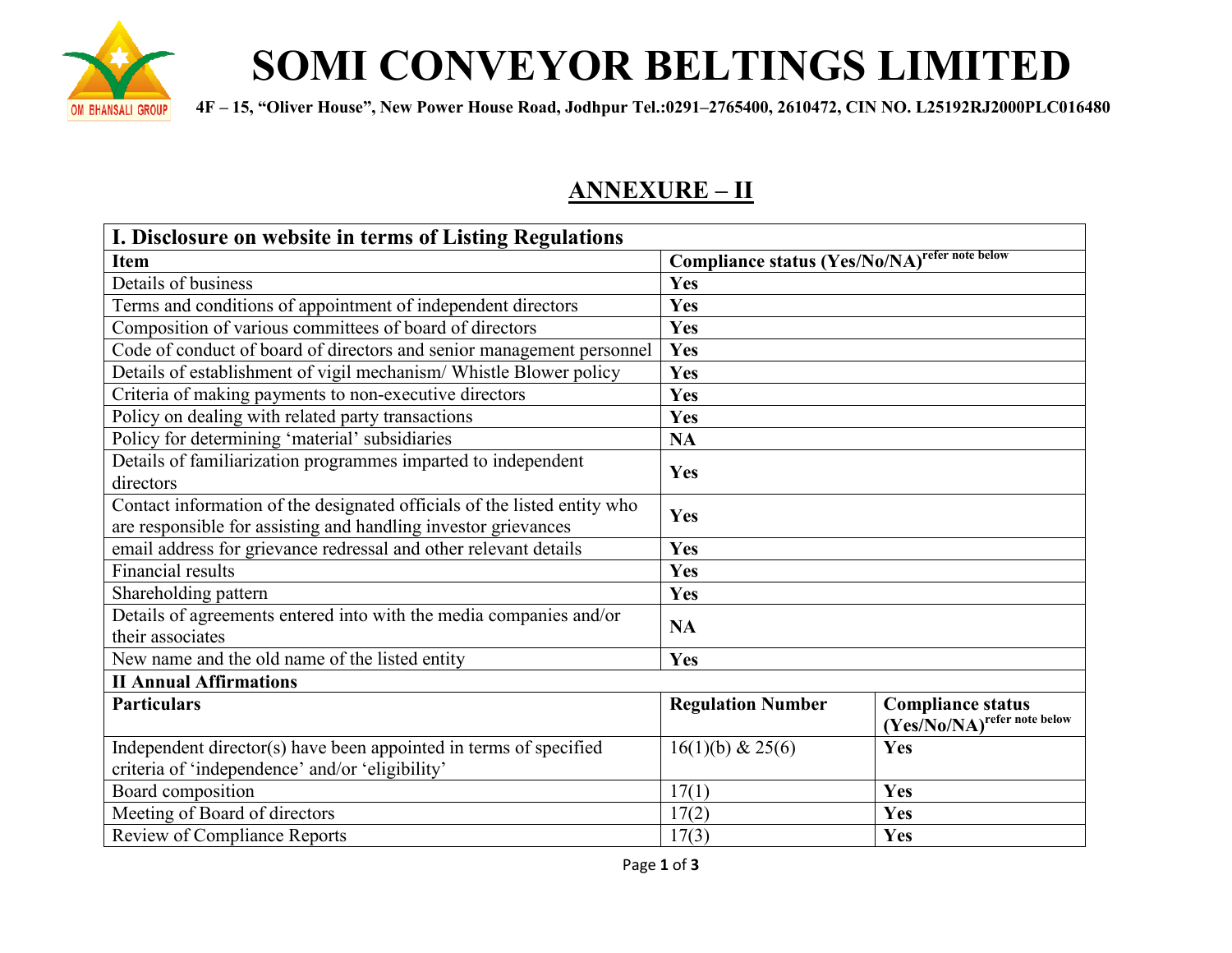| Plans for orderly succession for appointments                         | 17(4)                        | Yes        |
|-----------------------------------------------------------------------|------------------------------|------------|
| Code of Conduct                                                       | 17(5)                        | Yes        |
| Fees/compensation                                                     | 17(6)                        | Yes        |
| Minimum Information                                                   | 17(7)                        | Yes        |
| Compliance Certificate                                                | 17(8)                        | <b>Yes</b> |
| Risk Assessment & Management                                          | 17(9)                        | Yes        |
| Performance Evaluation of Independent Directors                       | 17(10)                       | Yes        |
| <b>Composition of Audit Committee</b>                                 | 18(1)                        | <b>Yes</b> |
| Meeting of Audit Committee                                            | 18(2)                        | Yes        |
| Composition of nomination & remuneration committee                    | 19(1) & (2)                  | Yes        |
| Composition of Stakeholder Relationship Committee                     | 20(1) & (2)                  | <b>Yes</b> |
| Composition and role of risk management committee                     | 21(1), (2), (3), (4)         | <b>NA</b>  |
| Vigil Mechanism                                                       | 22                           | Yes        |
| Policy for related party Transaction                                  | $23(1), (5), (6), (7)$ & (8) | Yes        |
| Prior or Omnibus approval of Audit Committee for all related party    | 23(2), (3)                   | <b>NA</b>  |
| transactions                                                          |                              |            |
| Approval for material related party transactions                      | 23(4)                        | <b>NA</b>  |
| Composition of Board of Directors of unlisted material Subsidiary     | 24(1)                        | <b>NA</b>  |
| Other Corporate Governance requirements with respect to subsidiary of | $24(2),(3),(4),(5)$ & (6)    | <b>NA</b>  |
| listed entity                                                         |                              |            |
| Maximum Directorship & Tenure                                         | 25(1) & (2)                  | Yes        |
| Meeting of independent directors                                      | 25(3) & (4)                  | Yes        |
| Familiarization of independent directors                              | 25(7)                        | Yes        |
| Memberships in Committees                                             | 26(1)                        | <b>Yes</b> |
| Affirmation with compliance to code of conduct from members of        | 26(3)                        | Yes        |
| Board of Directors and Senior management personnel                    |                              |            |
| Disclosure of Shareholding by NonExecutive Directors                  | 26(4)                        | Yes        |
| Policy with respect to Obligations of directors and senior management | $26(2)$ & $26(5)$            | Yes        |

#### **Note**

1. In the column "Compliance Status", compliance or non-compliance may be indicated by Yes/No/N.A. For example, if the Board has been composed in accordance with the requirements of Listing Regulations, "Yes" may be indicated. Similarly, in case the Listed Entity has no related party transactions, the words "N.A." may be indicated.

- 2. If status is "No" details of non-compliance may be given here.
- 3. If the Listed Entity would like to provide any other information the same may be indicated here.